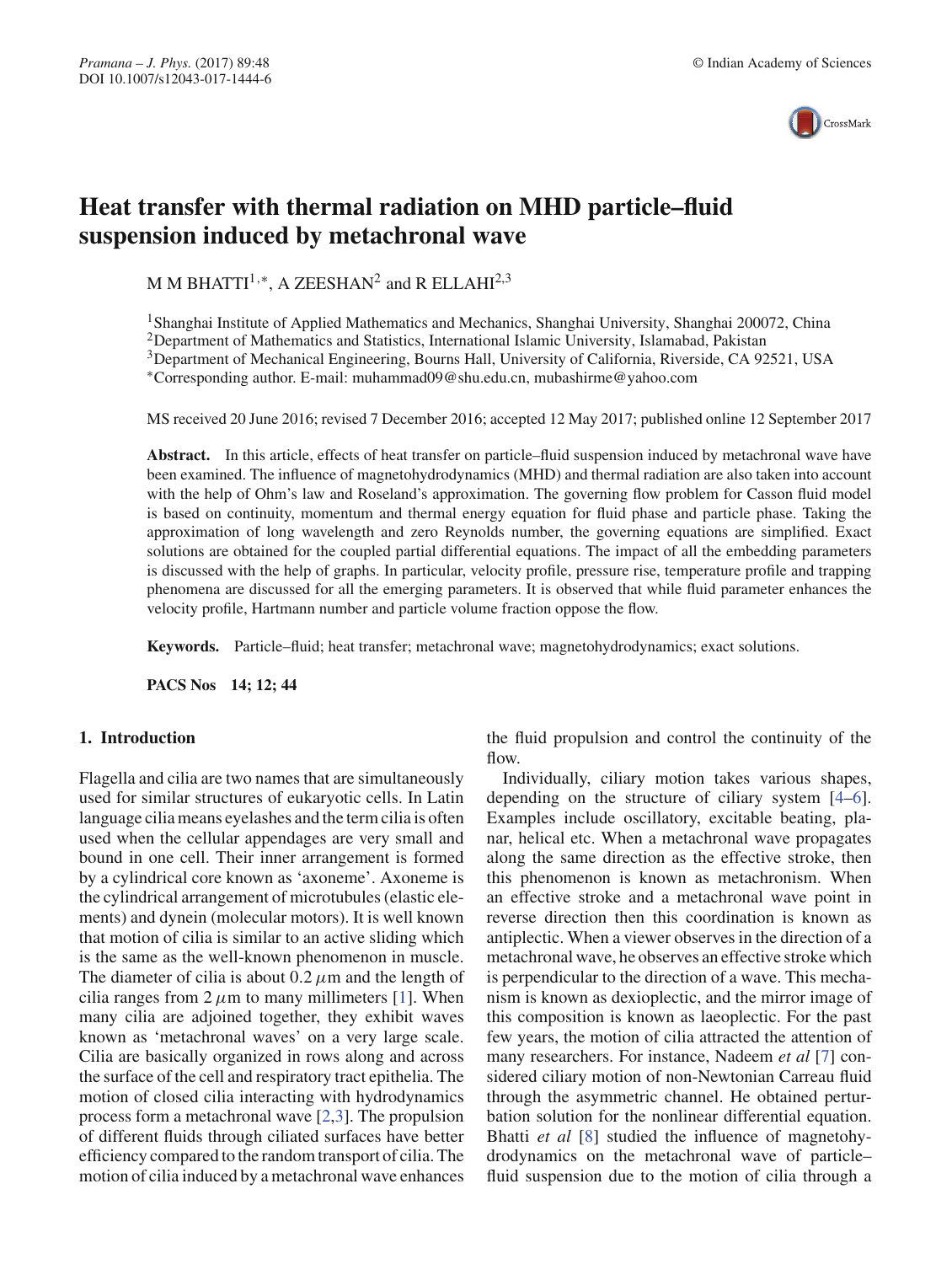planar channel and presented the exact solution for the fluid and particle phases. Siddiqui *et al* [9] explored the Newtonian effects on hydromagnetic flow induced by the motion of cilia through a channel. Later, Siddiqui *et al* [10] considered the effects of non-Newtonian fluid induced by metachronal wave through a tube. Akbar *et al* [11] examined the influence of magnetic field for a metachronal beating of cilia for nanofluid with Newtonian heating. Haroon *et al* [12] analysed the ciliary motion of power-law fluid through an axisymmetric tube.

The heat transfer and magnetohydrodynamics (MHD) on metachronal wave due to cilia motion have been studied by many researchers using different media. Akbar and Butt [13] considered the effects of Hartmann number and heat transfer on the metachronal beating of cilia motion. Nadeem and Sadaf [14] studied theoretically and mathematically the Cu–blood nanofluid for metachronal wave induced by cilia motion through a curved channel. Akbar and Butt [15] analysed the impact of heat transfer on the metachronal wave of copper nanofluids and obtained the exact solutions. Siddiqui *et al* [16] investigated the influence of magnetic field on ciliary motion of Newtonian fluid through a cylindrical tube. Akbar and Butt [17] studied the heat transfer effects on Newtonian fluid flow due to the metachronal wave of cilia. Akram *et al* [18] explored the influence of inclined magnetic field on Jeffrey fluid flow due to metachronal wave. Akbar [19] presented the biomathematical analysis of carbon nanotubes due to cilia motion. Bhatti *et al* [20] examined the simultaneous effects of slip and endoscopy on blood flow of particle–fluid suspension induced by a peristaltic wave. Akbar and Khan [21] examined the cilia motion of biviscosity fluid through a symmetric channel. A few recent studies on the said topic can be seen in refs [22–25].

Motivated by the above studies, in this paper, we aim to analyse the heat transfer effects on MHD particle– fluid suspension induced by the metachronal wave. An approximation of creeping flow and long wavelength has been used to model the governing flow problem for fluid phase and particle phase. The resulting coupled linear partial differential equation for the fluid phase and the particle phase are solved analytically and exact solution is obtained. The impact of all emerging parameters is discussed with the help of graphs and streamlines. This paper is designed in the following way: Section 1 deals with the Introduction, §2 describes the mathematical formulation of the governing flow problem, §3 deals with the solution methodology and finally, §4 is devoted to graphical and numerical results of different emerging parameters.

#### **2. Mathematical formulation**

Let us consider the unsteady irrotational, hydromagnetic and sinusoidal motion of Casson particle–fluid which is incompressible and electrically conducting when an external magnetic field is applied through a two-dimensional channel. Let a metachronal wave travels with a constant velocity  $\tilde{c}$  that is generated by a collective beating of cilia along the walls of the channel whose inner surfaces are ciliated. We have selected a Cartesian coordinate system for the channel in such a way that  $\hat{X}$ -axis is taken along the axial direction and  $\tilde{Y}$ -axis is taken along the transverse direction.

The envelope for the cilia tips is assumed to be written as [22]

$$
\bar{Y} = \bar{F}(\tilde{X}, \tilde{t}) = \tilde{a} + \tilde{a}\epsilon \cos \frac{2\pi}{\lambda} (\tilde{X} - \tilde{c}\tilde{t}),
$$
 (1)

$$
\bar{X} = \bar{G}(\tilde{X}, \tilde{t}) = \tilde{X}_0 + \tilde{a}\epsilon\alpha\cos\frac{2\pi}{\lambda}(\tilde{X} - \tilde{c}\tilde{t}).
$$
 (2)

*X*, *Y* are the Cartesian coordinates,  $\tilde{t}$  is the time,  $\tilde{a}$  is the mean radius of the channel,  $\tilde{c}$  is the wave velocity,  $\lambda$ is the wavelength. The vertical and horizontal velocities for cilia motion can be written as [22]

$$
\tilde{U}_{f,p} = \frac{-\frac{2\pi}{\lambda}\tilde{a}\epsilon\alpha\tilde{c}\cos\frac{2\pi}{\lambda}(\tilde{X} - \tilde{c}\tilde{t})}{1 - \frac{2\pi}{\lambda}\tilde{a}\epsilon\alpha\tilde{c}\cos\frac{2\pi}{\lambda}(\tilde{X} - \tilde{c}\tilde{t})},
$$
(3)

$$
\tilde{V}_{f,p} = \frac{-\frac{2\pi}{\lambda}\tilde{a}\epsilon\alpha\tilde{c}\sin\frac{2\pi}{\lambda}(\tilde{X} - \tilde{c}\tilde{t})}{1 - \frac{2\pi}{\lambda}\tilde{a}\epsilon\alpha\tilde{c}\sin\frac{2\pi}{\lambda}(\tilde{X} - \tilde{c}\tilde{t})},\tag{4}
$$

where the subscripts *f* and *p* stand for the fluid phase and the particulate phase.

The governing equation of continuity, momentum, and thermal energy equation for the fluid and particulate phases can be stated as [25,26]

*Fluid phase*:

$$
\frac{\partial \tilde{U}_f}{\partial \tilde{X}} + \frac{\partial \tilde{V}_f}{\partial \tilde{Y}} = 0,\tag{5}
$$

$$
(1 - C)\rho_f \left( \frac{\partial \tilde{U}_f}{\partial \tilde{t}} + \tilde{U}_f \frac{\partial \tilde{U}_f}{\partial \tilde{X}} + \tilde{V}_f \frac{\partial \tilde{U}_f}{\partial \tilde{Y}} \right)
$$
  
= -(1 - C)\frac{\partial \tilde{P}}{\partial \tilde{X}} + (1 - C)\left( \frac{\partial}{\partial \tilde{X}} \tilde{r} \tilde{X} \tilde{X} + \frac{\partial}{\partial \tilde{Y}} \tilde{r} \tilde{X} \tilde{Y} \right)  
+ \frac{CS}{\varpi\_v} (\tilde{U}\_p - \tilde{U}\_f) - \sigma B\_0^2 \tilde{U}\_f, \tag{6}

 $(1 - C)\rho_f$  $\int$  $\partial \tilde{V}_f$  $\frac{\partial V_f}{\partial \tilde{t}} + \tilde{U}_f \frac{\partial V_f}{\partial \tilde{X}} + \tilde{V}_f \frac{\partial V_f}{\partial \tilde{Y}}$ ∂*Y*˜  $\setminus$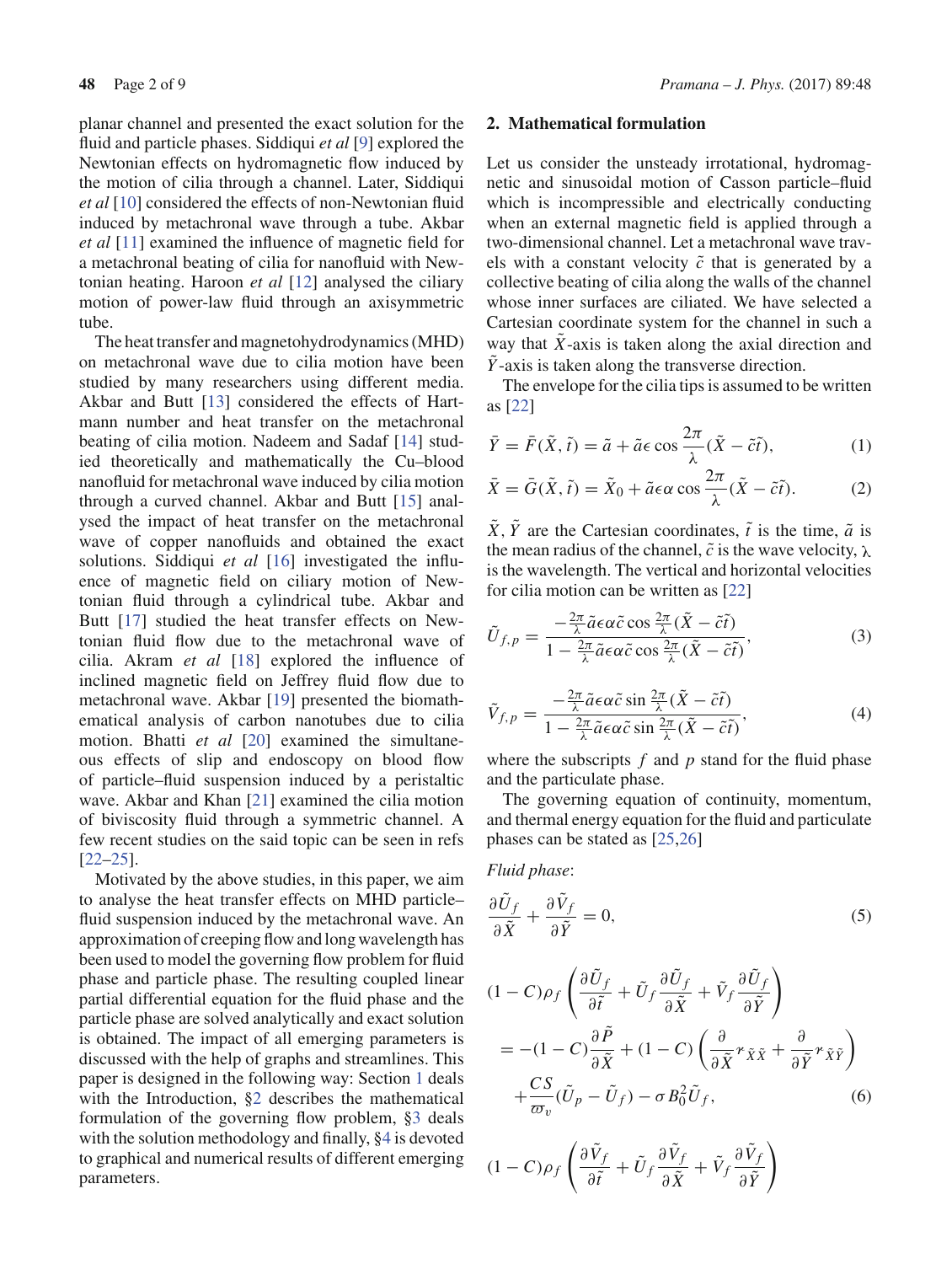$$
= -(1 - C)\frac{\partial \tilde{P}}{\partial \tilde{Y}} + (1 - C)\left(\frac{\partial}{\partial \tilde{X}}\tilde{r}\tilde{Y}\tilde{X} + \frac{\partial}{\partial \tilde{Y}}\tilde{r}\tilde{Y}\tilde{Y}\right) + \frac{CS}{\varpi_{v}}(\tilde{V}_{p} - \tilde{V}_{f}).
$$
\n(7)

$$
(1 - C)\rho_f c \left( \frac{\partial \bar{T}_f}{\partial \tilde{t}} + \tilde{U}_f \frac{\partial \bar{T}_f}{\partial \tilde{X}} + \tilde{V}_f \frac{\partial \bar{T}_f}{\partial \tilde{Y}} \right)
$$
  
\n
$$
= k(1 - C) \frac{\partial^2 \bar{T}_f}{\partial \tilde{Y}^2} + \frac{\rho_p c_p C}{\varpi_T} (\bar{T}_p - \bar{T}_f)
$$
  
\n
$$
+ \frac{CS}{\varpi_v} (\tilde{U}_f - \tilde{U}_p)^2
$$
  
\n
$$
+ \mu_s (1 - C) \kappa_{\tilde{X}\tilde{Y}} \left( \frac{\partial \tilde{U}_f}{\partial \tilde{Y}} \right) - \frac{\partial Q_R}{\partial \tilde{Y}},
$$
 (8)

where *C* is the volume fraction density,  $\rho$  is the fluid density, *k* is the thermal conductivity, *S* is the drag force,  $\mu_s$ is the viscosity of the fluid,  $\sigma$  is the electrical conductivity,  $B_0$  is the applied magnetic field,  $c$  is the specific heat.

*Particulate phase*:

$$
\frac{\partial \tilde{U}_p}{\partial \tilde{X}} + \frac{\partial \tilde{V}_p}{\partial \tilde{Y}} = 0,\tag{9}
$$

$$
C_{\rho_p} \left( \frac{\partial \tilde{U}_p}{\partial \tilde{t}} + \tilde{U}_p \frac{\partial \tilde{U}_p}{\partial \tilde{X}} + \tilde{V}_p \frac{\partial \tilde{U}_p}{\partial \tilde{Y}} \right)
$$
  
= 
$$
-C \frac{\partial \tilde{P}}{\partial \tilde{X}} + \frac{CS}{\varpi_v} (\tilde{U}_f - \tilde{U}_p),
$$
  

$$
C_{\rho} \left( \frac{\partial \tilde{V}_p}{\partial \tilde{Y}_p} + \tilde{U}_p \frac{\partial \tilde{V}_p}{\partial \tilde{Y}_p} + \tilde{U}_p \frac{\partial \tilde{V}_p}{\partial \tilde{Y}_p} \right)
$$
(10)

$$
C\rho_p \left( \frac{\partial \mathbf{v}_p}{\partial \tilde{t}} + \tilde{U}_p \frac{\partial \mathbf{v}_p}{\partial \tilde{X}} + \tilde{V}_p \frac{\partial \mathbf{v}_p}{\partial \tilde{Y}} \right)
$$
  
= 
$$
-C \frac{\partial \tilde{P}}{\partial \tilde{Y}} + \frac{CS}{\varpi_v} (\tilde{V}_f - \tilde{V}_p),
$$
  

$$
\rho_p C c_p \left( \frac{\partial \bar{T}_p}{\partial \tilde{t}} + \tilde{U}_p \frac{\partial \bar{T}_p}{\partial \tilde{X}} + \tilde{V}_p \frac{\partial \bar{T}_p}{\partial \tilde{Y}} \right)
$$
(11)

$$
=\frac{\rho_p C c_p}{\varpi_T}(\bar{T}_f - \bar{T}_p),\tag{12}
$$

where  $\varpi_T$  is the temperature relaxation time and  $\varpi_v$  is a velocity relaxation time.

The mathematical expression for the drag coefficient and the empirical relation for the viscosity of the suspension can be defined as

$$
S = \frac{9\mu_0}{2\tilde{a}^2}\tilde{\lambda}(C),
$$
  

$$
\tilde{\lambda}(C) = \frac{4 + 3\sqrt{8C - 3C^2} + 3C}{(2 - 3C)^2},
$$

$$
\mu_s = \frac{\mu_0}{1 - \chi C}, \ \chi = 0.07 e^{[2.49C + \frac{1107}{T}e^{-1.69C}]}.
$$
 (13)

The nonlinear radiative heat flux with the help of Roseland's approximation can be written as

$$
Q_r = -\frac{16\bar{\sigma}\,\bar{T}^3}{3\bar{k}}\frac{\partial\,\bar{T}}{\partial\,\tilde{Y}}.\tag{14}
$$

The rheological equation of state for an isotropic and incompressible Casson fluid is

$$
r_{ij} = \begin{cases} 2\varepsilon_{ij} \left(\mu_b + \frac{p_y}{\sqrt{2\Pi}}\right), & \Pi_c < \Pi, \\ 2\varepsilon_{ij} \left(\mu_b + \frac{p_y}{\sqrt{2\Pi_c}}\right), & \Pi_c > \Pi, \end{cases}
$$
(15)

where  $\varepsilon_{ij}$  is the component of the deformation rate,  $\Pi$ is the product of the deformation rate,  $\Pi_c$  is the critical value of the product based and  $\mu_b$  is the plastic viscosity. Let us define the transformation variable from fixed frame to wave frame. We have

$$
\tilde{x} = \tilde{X} - \tilde{c}\tilde{t}, \quad \tilde{y} = \tilde{Y}, \quad \tilde{u}_{f,p} = \tilde{U}_{f,p} - \tilde{c}, \n\tilde{v}_{f,p} = \tilde{V}_{f,p}, \quad \tilde{p} = \tilde{P}.
$$
\n(16)

Introduce the following non-dimensional quantities

$$
\tilde{x} = \frac{x}{\lambda}, \quad \tilde{y} = \frac{y}{\tilde{a}}, \quad \tilde{u}_{f,p} = \frac{u_{f,p}}{\tilde{c}}, \quad P_r = \frac{\mu_s c}{k},
$$
\n
$$
\tilde{v}_{f,p} = \frac{v_{f,p}}{\tilde{c}\delta}, \quad \phi = \frac{\tilde{b}}{\tilde{a}}, \quad p = \frac{\tilde{a}^2}{\lambda \tilde{c} \mu_s} \tilde{p}, \quad \text{Re} = \frac{\rho \tilde{a} \tilde{c}}{\mu_s},
$$
\n
$$
N_1 = \frac{S \tilde{a}^2}{\varpi_v \mu_s}, \quad M = \sqrt{\frac{B_0^2 \tilde{a}^2 \sigma}{\mu_s}}, \quad \theta_{f,p} = \frac{\bar{T}_{f,p} - \bar{T}_0}{\bar{T}_1 - \bar{T}_0},
$$
\n
$$
E_c = \frac{\tilde{c}^2}{c(\bar{T}_1 - \bar{T}_0)}, \quad R_d = \frac{4\bar{\sigma}\bar{T}^3}{\mu_s c \bar{k}}, \tag{17}
$$

where *M* is the Hartmann number,  $P_r$  is the Prandl number,  $\phi$  is the amplitude ratio, Re is the Reynolds number,  $\theta$  is the dimensionless temperature,  $E_c$  is the Eckert number and  $\bar{\sigma}$  is the Stefan–Boltzmann constant. Using eqs (16) and (17) in eqs (1)–(15), and considering the approximation of long wavelength and zero Reynolds number approximation, the resulting equations after some simplification for the fluid phase can be written as

$$
\left(1+\frac{1}{\Lambda}\right)\frac{\partial^2 u_f}{\partial y^2} - M^2(u_f+1) - \frac{1}{1-C}\frac{dp}{dx} = 0,
$$
\n(18)

$$
\left(\frac{1}{P_r} + \frac{4}{3}R_d\right)\frac{\partial^2 \theta_f}{\partial y^2} + E_c\left(1 + \frac{1}{\Lambda}\right)\left(\frac{\partial u_f}{\partial y}\right)^2 + \frac{E_c}{N_1(1-C)}\left(\frac{dp}{dx}\right)^2 = 0,
$$
\n(19)

where  $\Lambda$  is the dimensionless fluid parameter and  $R_d$  is the radiation parameter.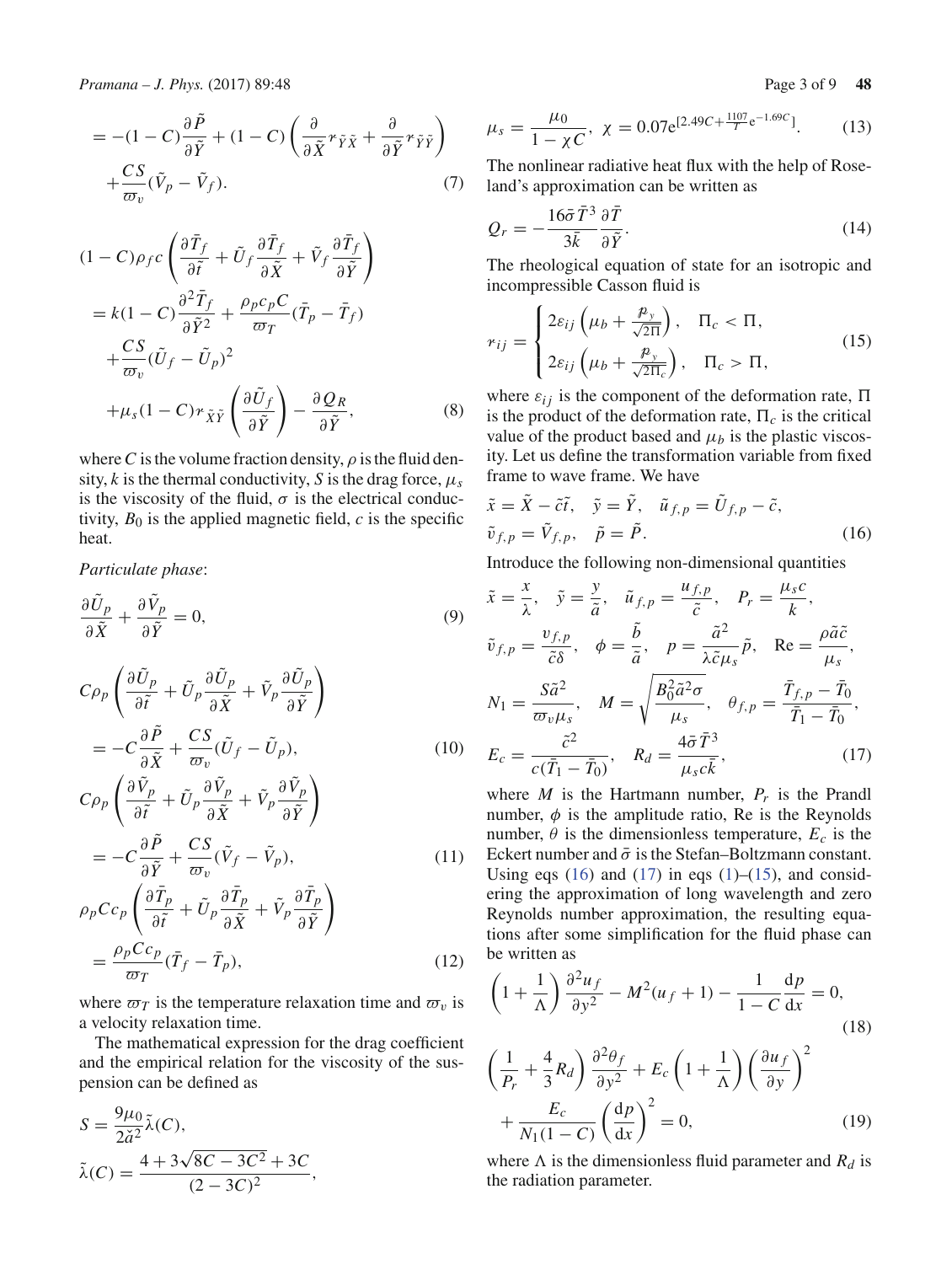For the particulate phase, it can be written as

$$
\frac{1}{N_1}\frac{\mathrm{d}p}{\mathrm{d}x} = (u_f - u_p),\tag{20}
$$

$$
\theta_f = \theta_p. \tag{21}
$$

Their corresponding boundary conditions are

$$
u'_{f}(0) = 0, \quad \theta_{f}(0) = 0
$$

and

$$
u_f(h) = -1 - \frac{2\pi \phi \alpha \beta \cos 2\pi (x)}{1 - 2\pi \phi \alpha \beta \cos 2\pi (x)},
$$
  
\n
$$
\theta_f(h) = 1.
$$
\n(22)

 $\alpha$  is the eccentricity of the elliptic path and  $\epsilon$  is the ratio of the cilia length.

#### **3. Solution of the problem: Exact solutions**

After integrating eqs (18) and (19) twice, the solution of velocity profile  $(u_f, u_p)$  and temperature profile  $(\theta_f, \theta_p)$  can be written in simplified form as

 $(\Delta p)$  is evaluated numerically by using the following expression:

$$
\Delta p = \int_0^1 \frac{\mathrm{d}p}{\mathrm{d}x} \mathrm{d}x. \tag{29}
$$

The expression for stream function is defined as

$$
\tilde{U}_{f,p} = \frac{\partial \Phi}{\partial y}, \quad \tilde{V}_{f,p} = -\frac{\partial \Phi}{\partial x},\tag{30}
$$

where

$$
h=1+\phi\sin 2\pi x,
$$

$$
\mathbb{C} = \frac{\left((-1+C)M^2\mathbb{N} + \frac{dp}{dx}\right)\sqrt{\frac{\Lambda}{1+\Lambda}}}{(1-C)M^2\cosh Mh\sqrt{\frac{\Lambda}{1+\Lambda}}},
$$

$$
\mathbb{N} = \frac{2\pi\phi\alpha\beta\cos 2\pi(x)}{1-2\pi\phi\alpha\beta\cos 2\pi(x)}.
$$
(31)

#### **4. Results and discussion**

This section describes the graphical results for all the parameters that arise in the governing flow problem.

$$
u_f(y) = \frac{M^2(1-C) + \frac{dp}{dx} - \left((-1+C)M^2\mathbb{N} + \frac{dp}{dx}\right)\cosh My \sqrt{\frac{\Lambda}{1+\Lambda}}}{(-1+c)M^2\cosh Mh \sqrt{\frac{\Lambda}{1+\Lambda}}},
$$
\n(23)

$$
u_p(y) = -\frac{1}{N_1} \frac{dp}{dx} + \frac{M^2(1-C) + \frac{dp}{dx} - \left((-1+C)M^2 \mathbb{N} + \frac{dp}{dx}\right) \cosh My \sqrt{\frac{\Lambda}{1+\Lambda}}}{(-1+c)M^2 \cosh Mh \sqrt{\frac{\Lambda}{1+\Lambda}}},\tag{24}
$$

$$
\theta_{f,p}(y) = \frac{4M^2 y \left( 2(-1+C)N_1(3+4P_r R_d) + 3E_c h \left( \frac{dp}{dx} \right)^2 P_r(-h+y) \right)}{8(-1+C)hM^2 N_1(3+4P_r R_d)}
$$

$$
-\frac{3(-1+C)C^2 E_c N_1 P_r(h-y)(1+\Lambda)(-1+(-1+2hM^2 y)\Lambda)}{8(-1+C)hM^2 N_1(3+4P_r R_d)\Lambda^2}
$$

$$
+\frac{3(-1+c)C^2 E_c N_1 P_r(1+\Lambda)^2 \left( y \cosh 2M h \sqrt{\frac{\Lambda}{1+\Lambda}} - h \cosh 2M y \sqrt{\frac{\Lambda}{1+\Lambda}} \right)}{8(-1+C)hM^2 N_1(3+4P_r R_d)\Lambda^2}.
$$
(25)

The volume flow rate for the fluid phase and the particulate phase is given by

$$
Q = Q_f + Q_p, \tag{26}
$$

where

$$
Q_f = (1 - C) \int_0^h u_f \, dy,\tag{27}
$$

$$
Q_p = C \int_0^h u_p \, \mathrm{d}y. \tag{28}
$$

The pressure gradient d*p*/d*x* is obtained after solving eqs (27) and (28). The non-dimensional pressure rise To analyse the novelties of all the pertinent parameters, computational software Mathematica has been used to bring out the inclusion of wavenumber  $\beta$ , measure of the eccentricity  $\alpha$ , particle volume fraction C, Hartmann number  $M$ , Casson fluid parameter  $\Lambda$ , Eckert number  $E_c$ , Prandtl number  $P_r$  and radiation parameter  $R_d$  on velocity profile  $u_f$ , temperature profile  $\theta_{f,p}$ , pressure rise  $\Delta p$  and trapping phenomena. The expression for pressure rise  $\Delta p$  in eq. (29) is evaluated numerically with the help of computer-generated codes. For this purpose, figures 2–13 are sketched, whereas figure 1 represents the geometry of the governing flow problem.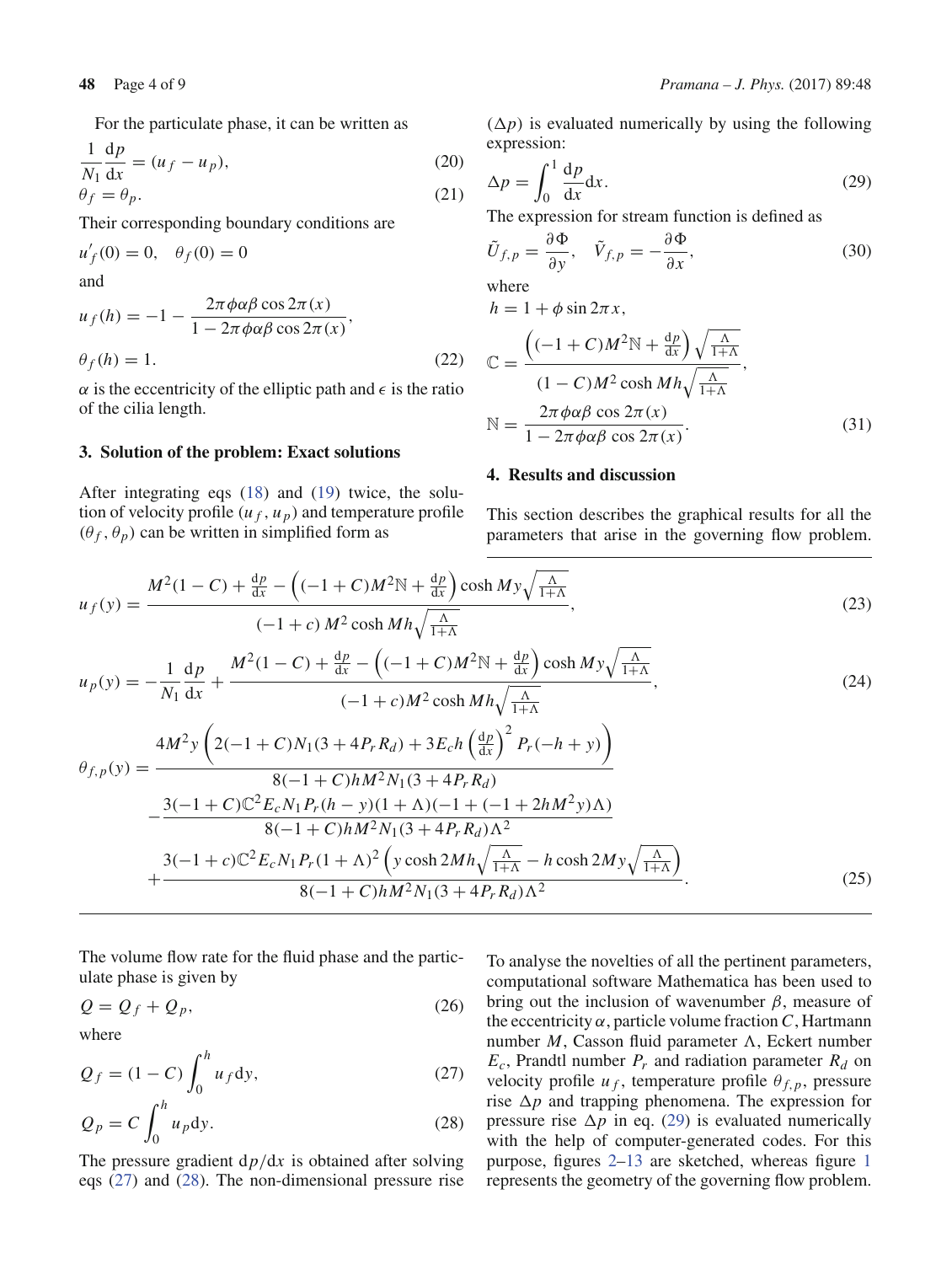

**Figure 1.** Geometry of the problem.

Figures 2–4 represent the velocity profile against Casson fluid parameter  $\Lambda$ , wavenumber  $\beta$ , a measure of the eccentricityα, Hartmann number *M* and particle volume fraction *C*. Figure 2a shows that when the eccentricity parameter  $\alpha$  increases, then the velocity profile increases when  $y < 0.6$ . However, when  $y > 0.6$  the velocity profile shows opposite behaviour and decreases with the increment in  $\alpha$ . From figure 2b we can see that the Casson fluid parameter  $\Lambda$  enhances the velocity profile. In eq. (16) the results for Newtonian fluid can be obtained by taking  $\Lambda \to \infty$ . It can be observed from figure 3a that when the wavenumber  $\beta$  increases then it causes a reduction in the velocity profile when  $y > 0.6$  but for  $y < 0.6$  it enhances the velocity profile. It can be noticed from figure 3b that large values of particle volume fraction *C* causes a reduction in the velocity profile. When the magnetic field is applied to any electrically conducting fluid, then it produces a Lorentz force which tends



**Figure 4.** Velocity profile for various values of *M* when  $\alpha = 0.5, \Lambda = 1, R_d = 3, P_r = 6, E_c = 0.5, \beta = 0.2,$  $C = 0.2$ .

to oppose the flow. It can be seen from figure 4 that magnetic field opposes the flow due to the influence of Lorentz force.

Figures 5 shows the behaviour of temperature profile against Prandtl number *Pr* and radiation parameter  $R_d$ , and figure 6 shows the behaviour of temperature profile against fluid parameter  $\Lambda$  and Eckert number. Figure 5a shows that Prandtl number *Pr* enhances the temperature profile. In fact, here we can also see that when the Prandtl number  $P_r > 1$  then the momentum diffusivity becomes more significant as compared to thermal diffusivity. From figure 5b, we can see that radiation parameter  $R_d$  causes a reduction in the temperature profile. Hence, similar behaviour on temperature profile has been observed for Casson fluid



**Figure 2.** Velocity profile for various values of  $\alpha$  and  $\Lambda$  when  $R_d = 3$ ,  $P_r = 6$ ,  $E_c = 0.5$ ,  $\beta = 0.2$ ,  $C = 0.2$ ,  $M = 1$ .



**Figure 3.** Velocity profile for various values of  $\beta$  and *C* when  $\alpha = 0.5$ ,  $\Lambda = 1$ ,  $R_d = 3$ ,  $P_r = 6$ ,  $E_c = 0.5$ ,  $M = 1$ .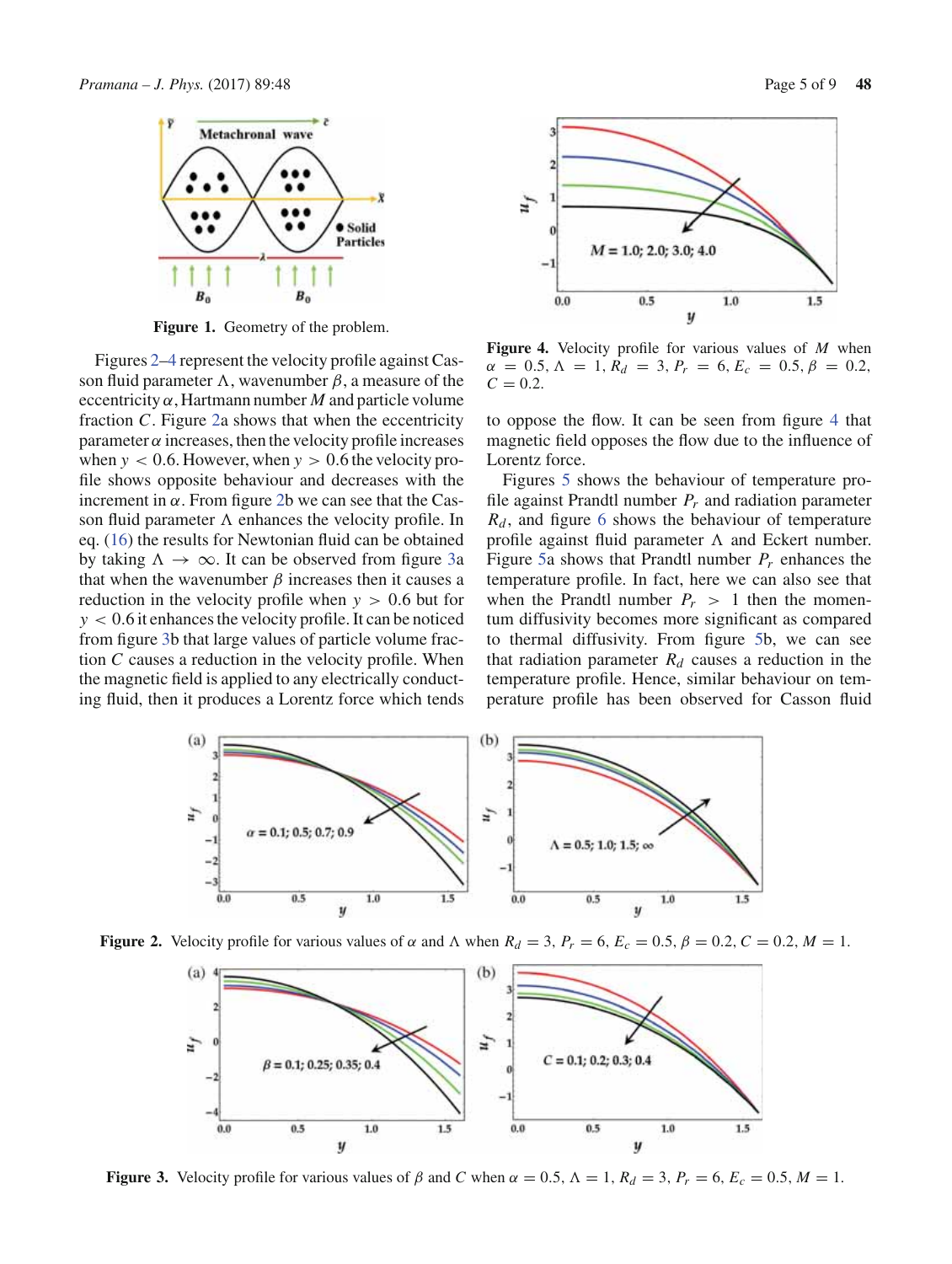parameter  $\Lambda$  as shown in figure 6a. Figure 6b shows that Eckert number  $E_c$  enhances the temperature profile.

To analyse the pumping characteristics, figures 7 and 8 are sketched for pressure rise against Casson fluid parameter  $\Lambda$ , Hartmann number  $M$ , wavenumber β and particle volume fraction *C*. Furthermore, these figures are divided into four regions, i.e. retrograde pumping region ( $\Delta p > 0$ , Q < 0), peristaltic pumping region ( $\Delta p > 0$ ,  $Q > 0$ ), free pumping region  $(\Delta p < 0, Q < 0)$  and co-pumping region  $(\Delta p < 0,$  $Q > 0$ ). Figure 7a shows that when the Casson fluid parameter  $\Lambda$  increases, then the pumping rate increases in the free pumping region and co-pumping region. However, it shows opposite behaviour in retrograde pumping region. From figure 7b, we can see that the influence of wavenumber  $\beta$  shows similar behaviour in all the regions and diminish with the increment in wavenumber  $\beta$ . Figure 8a is plotted against particle volume fraction *C*. It can be observed from this figure that particle volume fraction  $C$  has a very significant effect on pressure rise and decreases in retrograde pumping region. It can be seen from figure 8b that due to the influence of Hartmann number *M* the pressure rise shows dual behaviour in retrograde pumping region. When  $Q \le -1$ , then the pressure rise increases with the increment in Hartmann number *M* but its behaviour is opposite when  $Q > -1$ .

The next most interesting and engrossing part of this section is the trapping phenomena which can be analysed with the help of streamlines. It is originated due to the formation of internally circulating bolus in the fluid that is enclosed by streamlines known as trapping. The physical mechanism is also applicable to the formulation of thrombus in blood and the transport of food bolus



**Figure 5.** Temperature profile for various values of  $P_r$  and  $R_d$  when  $\alpha = 0.5$ ,  $\Lambda = 1$ ,  $E_c = 0.5$ ,  $\beta = 0.2$ ,  $C = 0.2$ ,  $M = 1$ .



**Figure 6.** Temperature profile for various values of  $\Lambda$  and  $E_c$  when  $\alpha = 0.5$ ,  $\Lambda = 1$ ,  $R_d = 3$ ,  $P_r = 6$ ,  $C = 0.2$ ,  $M = 1$ .



**Figure 7.** Pressure rise vs. volume flow rate for various values of  $\Lambda$  and  $\beta$  when  $\alpha = 0.5$ ,  $R_d = 3$ ,  $P_r = 6$ ,  $E_c = 0.5$ ,  $C = 0.2, M = 1.$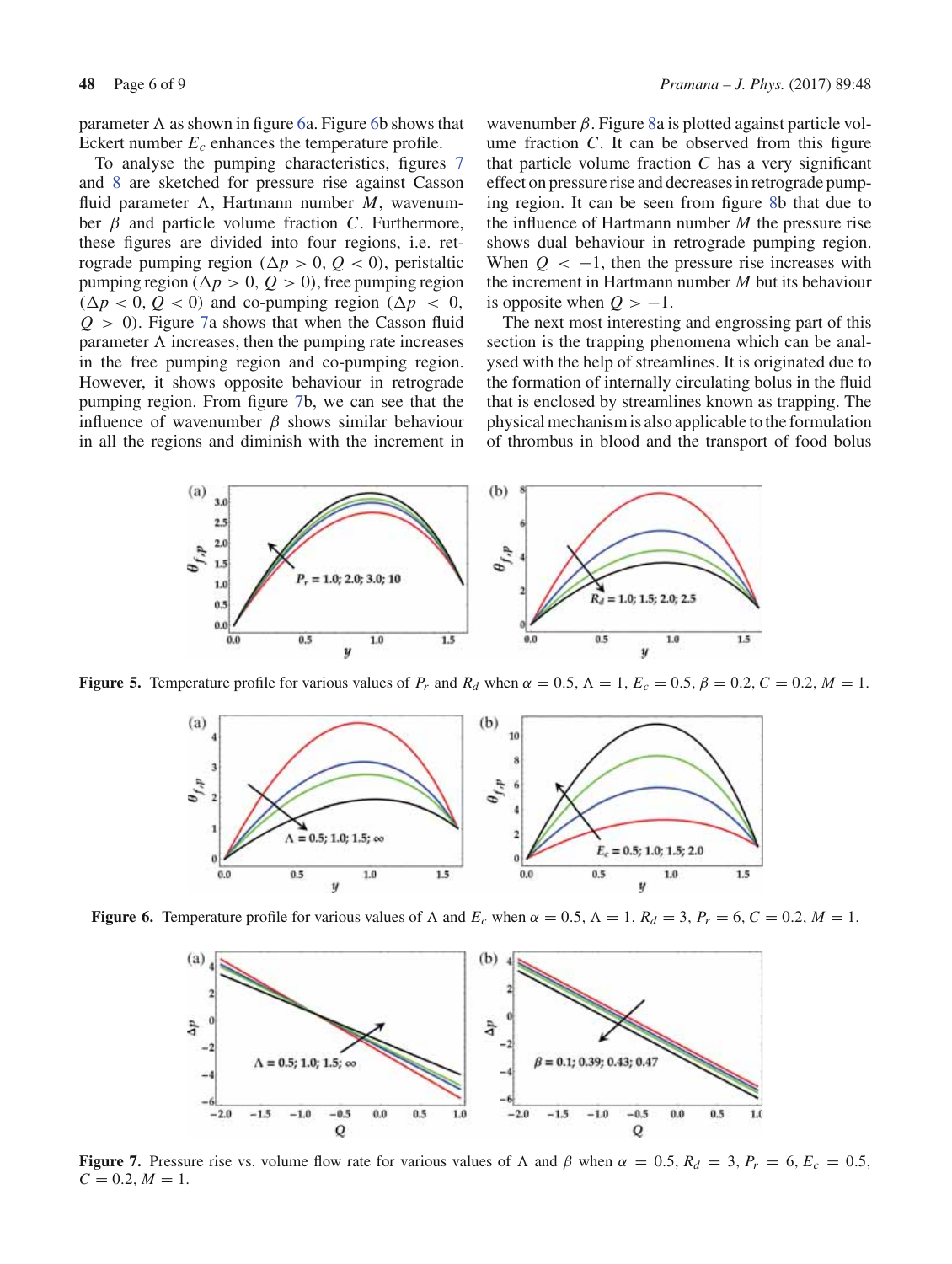

**Figure 8.** Pressure rise vs. volume flow rate for various values of *C* and *M* when  $\alpha = 0.5$ ,  $\Lambda = 1$ ,  $R_d = 3$ ,  $P_r = 6$ ,  $E_c = 0.5, \beta = 0.2.$ 



**Figure 9.** Streamlines for various values of  $\alpha$ , (**a**) 0.1, (**b**) 0.5, (**c**) 0.8 when  $\Lambda = 1$ ,  $\beta = 0.2$ ,  $C = 0.2$ ,  $M = 1$ .



**Figure 10.** Streamlines for various values of  $\Lambda$ , (**a**) 0.5, (**b**) 2, (**c**)  $\infty$  when  $\alpha = 0.5$ ,  $\beta = 0.2$ ,  $C = 0.2$ ,  $M = 1$ .



**Figure 11.** Streamlines for various values of  $\beta$ , (**a**) 0.1, (**b**) 0.3, (**c**) 0.4 when  $\alpha = 0.5$ ,  $\Lambda = 1$ ,  $C = 0.2$ ,  $M = 1$ .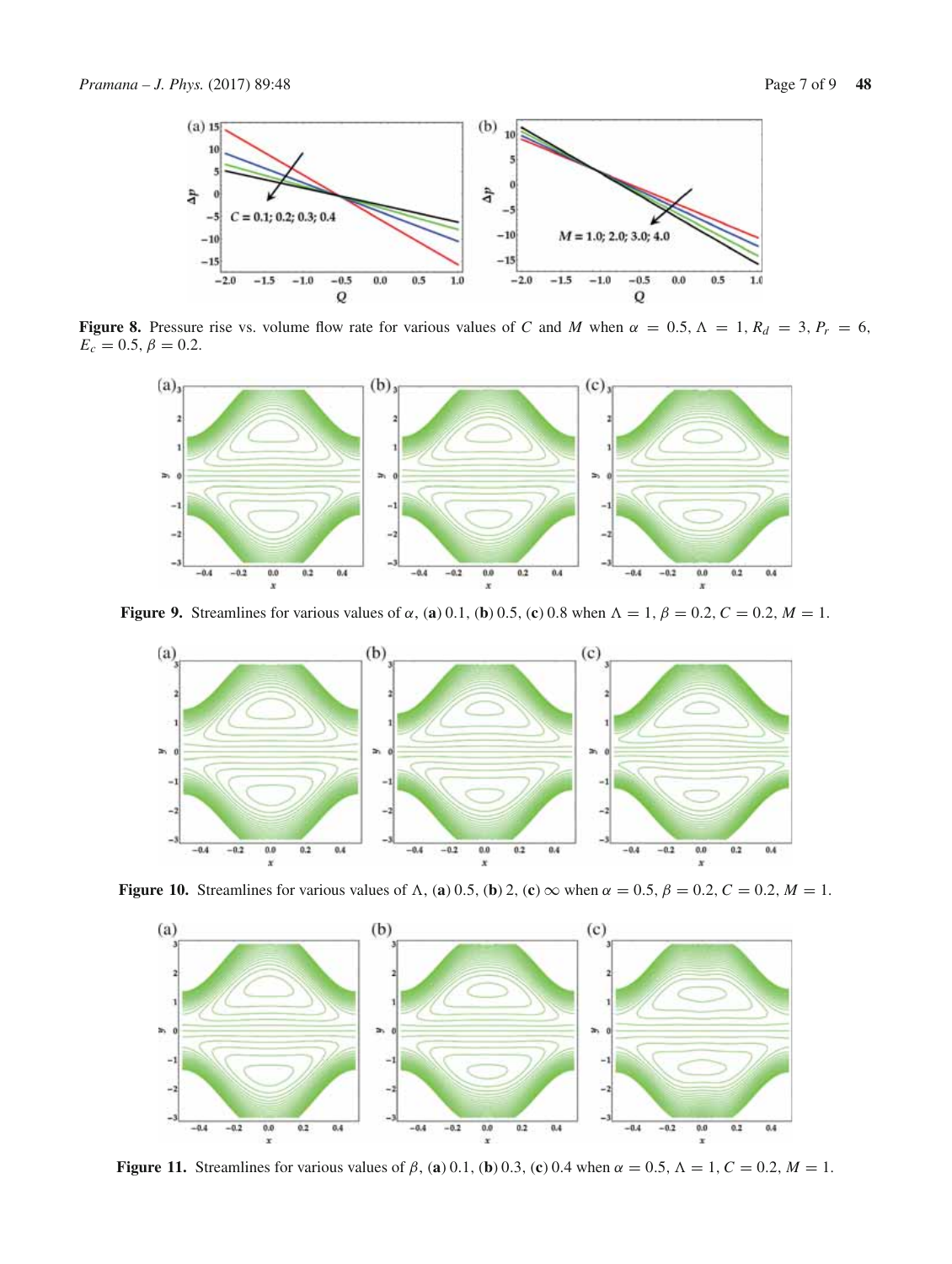

**Figure 12.** Streamlines for various values of *C*, (**a**) 0.1, (**b**) 0.3, (**c**) 0.6 when  $\alpha = 0.5$ ,  $\Lambda = 1$ ,  $\beta = 0.2$ ,  $M = 1$ .



**Figure 13.** Streamlines for various values of *M*, (**a**) 1, (**b**) 2, (**c**) 3 when  $\alpha = 0.5$ ,  $\Lambda = 1$ ,  $\beta = 0.2$ ,  $C = 0.2$ .

(gastrointestinal tract). Figures 9–13 are prepared for particle volume fraction *C*, Hartmann number *M*, measure of eccentricity  $\alpha$ , wavenumber  $\beta$ , and Casson fluid parameter  $\Lambda$  respectively. It can be observed from figure 9 that when the eccentricity parameter  $\alpha$  increases then it does not cause any greater impact on the magnitude of the bolus. We can see that the magnitude of the bolus is reduced very slowly. However, the number of bolus remains constant. It can be seen from figure 10 that when the Casson fluid parameter  $\Lambda$  increases then the magnitude of the bolus decreases very gradually. From figure 11, we can see that when the wavenumber  $\beta$  increases then the number of boluses reduces and the size of the bolus also decreases. Figure 12 shows that with the increment in particle volume fraction *C*, the magnitude of bolus decreases very moderately. In figure 13, we can see that when the Hartmann number *M* increases then the size and the number of bolus decrease very rapidly.

### **5. Conclusion**

In this article, effects of heat transfer and MHD on particle–fluid induced by metachronal wave has been studied. The governing equations for the flow problem are modelled with the help of long wavelength and zero Reynolds number approximation. The resulting coupled partial differential equations are solved analytically and exact solutions are presented. Major outcomes of the present study are summarized below:

- Velocity profile shows similar behaviour due to the increment in eccentricity parameter  $\alpha$  and wavenumber β.
- Velocity profile decreases due to the increment in particle volume fraction *C* and Hartmann number *M*.
- Prandtl number  $P_r$  and Eckert number  $E_c$  enhance the temperature profile.
- An increment in thermal radiation  $R_d$  and Casson fluid parameter  $\Lambda$  causes a reduction in the temperature profile.
- Pressure rise behaves in the same way in all the regions for wavenumber  $\beta$ .
- The behaviour of particle volume fraction*C* and Casson fluid parameter  $\Lambda$  on pressure rise is the same.
- The present results for Newtonian fluid can also be obtained by taking  $\Lambda \to \infty$ .
- The present results reveal various interesting behaviours that warrant further study on a particle–fluid and metachronal wave.